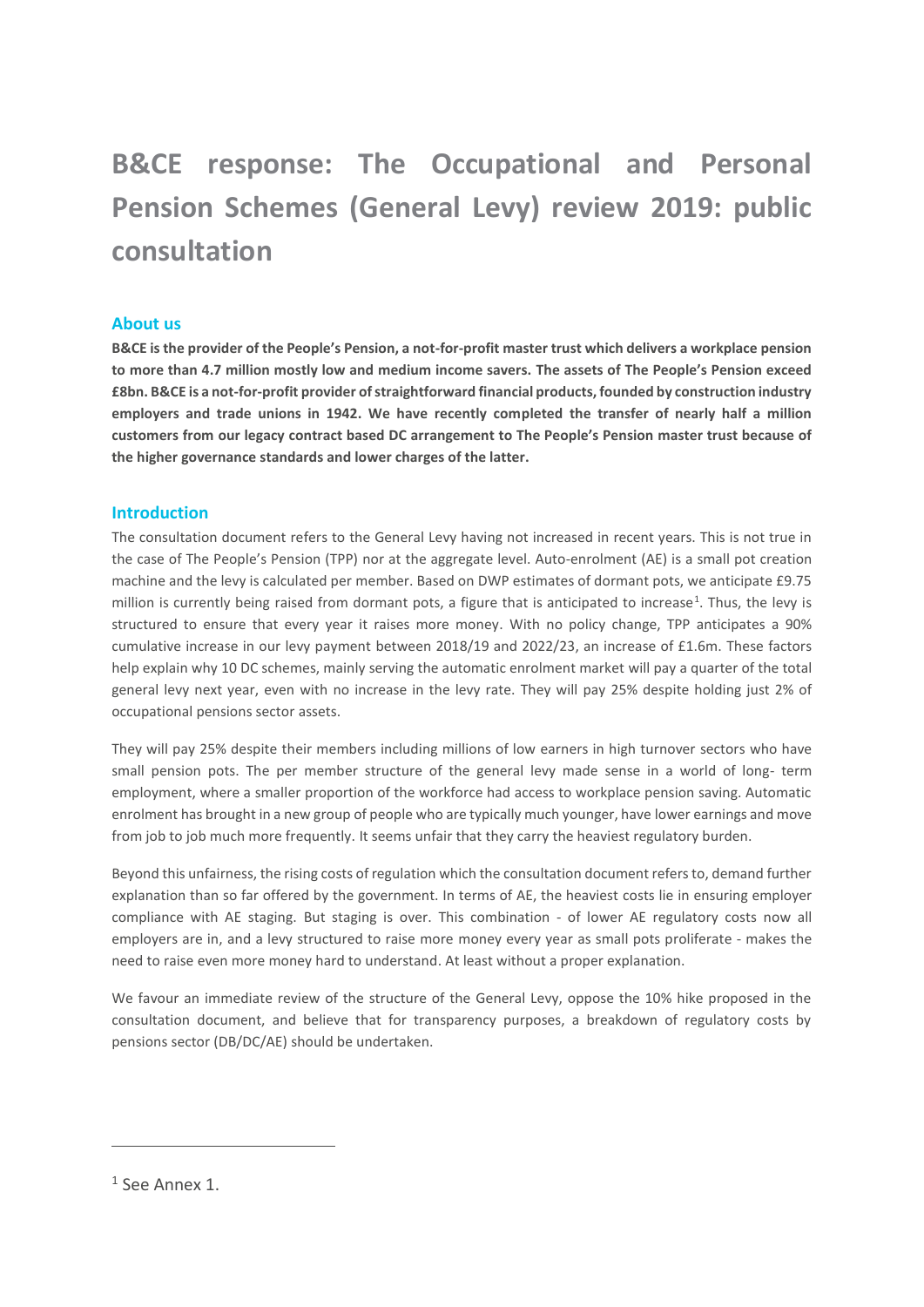### **Key issues**

By 2020/21 c. 10 % of the total running costs of the B&CE group will be accounted for by a combination of the general levy and the fraud compensation fund levy. This is before one considers the huge deficit which we understand has opened up in the funding of the fraud compensation levy and the costs of pensions dashboard(s) – both of which we understand will be passed on to the industry to fund. Within the B&CE group, by 2020-21, The People's Pension will pay nearly 7 per cent of the total general levy as it is currently calculated from an asset pool of just £8bn.

Auto-enrolment is a small pot creation machine, characterised by high rates of job churn, lower earnings and high rates of retention. This is leading to a ballooning number of small pension pots, each of which generates a levy payment. As churn is faster at the lower end of the labour market, something observable from the differential between the People's Pension's churn data and the same data for the eligible group a whole, the proportion of the levy sourced from the pension pots of the lowest earners rises inexorably over time. Churn (members becoming deferred) in The People's Pension is close to 5 per cent per month, in contrast to the group eligible for AE as a whole, where churn is close to half that figure. Estimated median earnings for members of the People's Pension are £20,744 while median estimated earnings for NEST members are £18,656 per annum. This is about £10,000 below median full-time earnings in the UK.

Why should these members with small pension pots carry the heaviest levy burden? Compare roughly what The People's Pension pays versus USS the largest pension fund in the UK. On assets of £60bn and with 450,000 members USS would pay c. £390,000. We will pay £2.9m. Ultimately all expenses incurred by The People's Pension come from members. As a not for profit we have no shareholders who might enjoy a reduced dividend as a result of increased levy costs. Furthermore, Government policy is to encourage competition in the small pots mass AE market – the current levy system undermines competition by loading costs onto the few providers in this market.

It is uneconomic to have to pay regulatory fees on such small pots and is not commensurate on the risks they present. Yet there is no policy solution on the horizon to the small pots problem. As such, an immediate and urgent review of the General Levy's per member calculation method should proceed any increase in the levy.

### **Question responses**

### **Question 1**

### **Which option do you prefer?**

We disagree with the options presented in favour of an immediate and urgent review of the fairness of the per member levy. We note that option four contains no immediate increase in the levy suggesting that such an approach is possible.

### **Question 2**

#### **In respect of your answer to Question 1, why do you support your preferred option?**

The general levy is no longer fit for purpose. Schemes serving the new savers brought into pension saving by automatic enrolment pay a disproportionate amount of the total levy. B&CE anticipates paying around £2.9m in 2020/21 (assuming no policy change) out of a total of c. £43.5m in anticipated levy revenue. This is just under 7 per cent of the total levy revenue on around half of one per cent of the occupational sector's total asset base. Together with the FCF levy, the B&CE group anticipates general levy payments totalling 10 per cent of group running costs by 2020/21.

One reason for this is that members move job faster at the lower end of the labour market. Churn in TPP is close to 5 per cent per month (or roughly 235,000 members), in contrast to the group eligible for AE as a whole, where churn is close to half that figure. TPP generates around 17-18,000 sub £200 pots per month, despite our system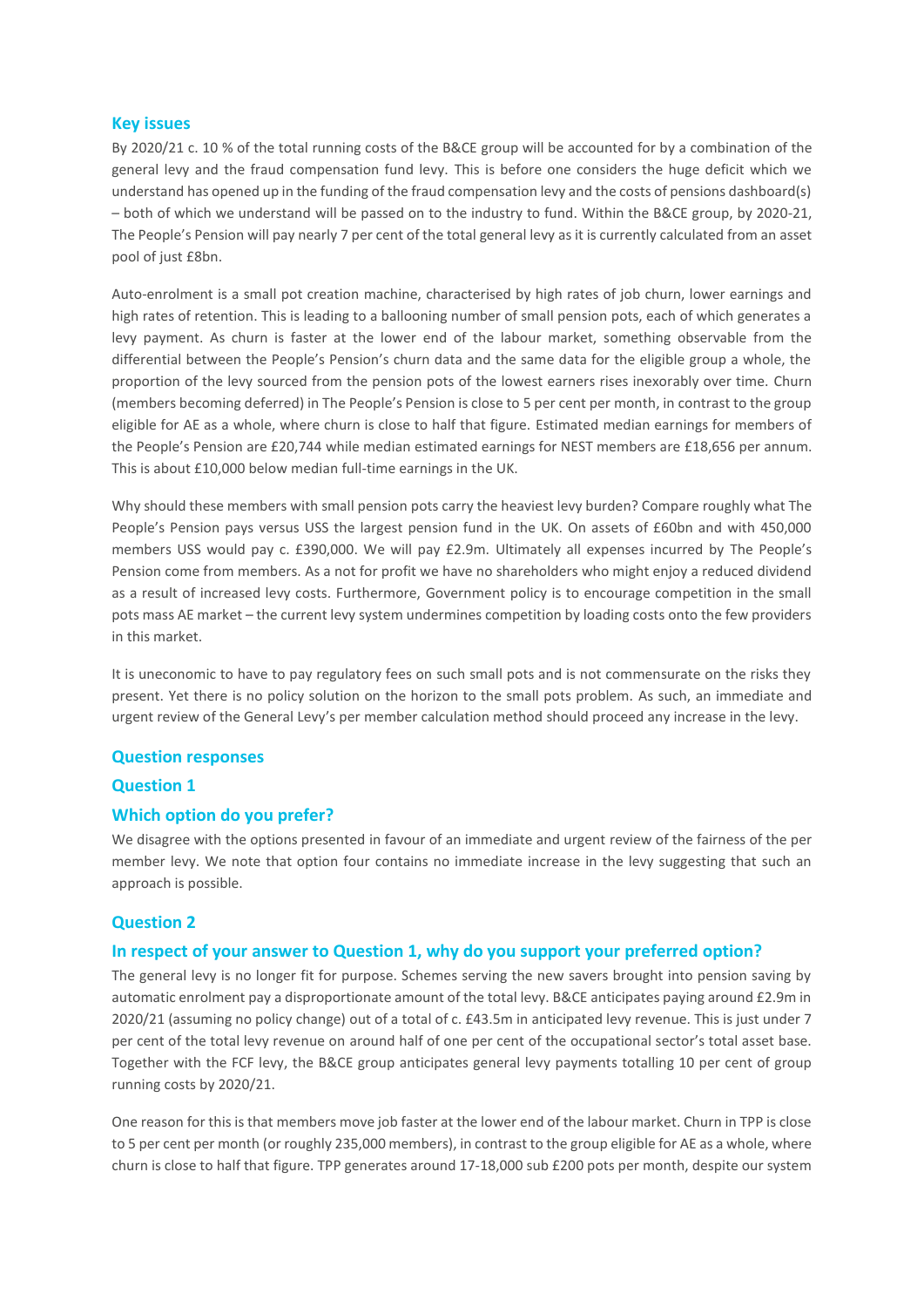reconnecting people who re-join TPP with their pre-existing pot. When the situation beyond TPP is considered, our members are more likely to have multiple small pension pots than individuals with higher earnings and as such they are more likely to be paying the levy multiple times over, once per pot. We explore the reasons and impact of this in more depth in annex 1 of this response.

If the calculation method is unfair, there are also unanswered questions about the rising regulatory bill. In 2012, TPR was able to provide an activity breakdown to the NAO, suggesting that in the past year 22% of its activity related to the regulation of DC pensions. That was anticipated to rise to 32% the following year. It was not clear, though, what proportion of this activity relating to DC pensions was tied to levy spending and what proportion was tied to the regulation of AE and was tied to funding from DWP<sup>2</sup>.

Subsequent iterations of TPR's annual report showed details of activity, e.g. the number of DB cases opened but did not show a proportionate activity breakdown. They also did not show an activity breakdown between regulatory activity pertaining to DB and DC pensions, a spending breakdown between the different sectors and the split between activity funded by DEL and that funded by the levy. TPR has scaled back its disclosure of regulatory activity and the annual report and accounts is now a shorter document with less detail about TPR's activity.

Any future review should be informed by high quality information about how the three bodies funded by the levy deploy levy revenue. So far, the debate about the fairness of the levy has not been informed by high quality information about how the money is spent and the degree of cross subsidy which exists - for instance, DC savers subsidising the regulation of DB benefits is widely suspected but unconfirmed.

### **Question 3**

1

### **Would you like to propose any alternative option(s) to those set out in this consultation which would eliminate the levy deficit? If so, please provide details.**

A review of the levy is the best way forward. A review would allow for a full reform of the levy and would allow for the time required to develop consensus on the future levy structure. That means settling on a series of principles that might underpin the design of a future levy. We think that it will be through achieving consensus on the principles that should underpin the design of the levy that we are most likely to reach a solution that most schemes can support.

The following principles would, potentially, act as a basis against which to judge future levy structures:

- 1. Provide a stable revenue stream for MaPS, TPO and TPR
- 2. Place bounds on cross subsidy. Cross subsidy is an inevitable feature of levies and is in some cases desirable. But it should be limited.
	- a. The costs of "greater good" regulation should not fall disproportionately on any one group of levy payers.
	- b. Schemes should generally fund the regulation of the benefits they offer.
- 3. Should be consistent with government policy for the pensions market. It should not focus on any one market sector. It should not create perverse commercial incentives.
- 4. The levy should be reviewed regularly to ensure consistency with the above principles.

We hope that a review would be open to a wide assessment of possible alternative levy models consistent with these principles. That could include some form of asset based levy, indeed this approach is used in other countries, including Australia. It could potentially include some form of re-banding of the levy, which could

<sup>2</sup> <https://www.nao.org.uk/wp-content/uploads/2012/07/1213466.pdf>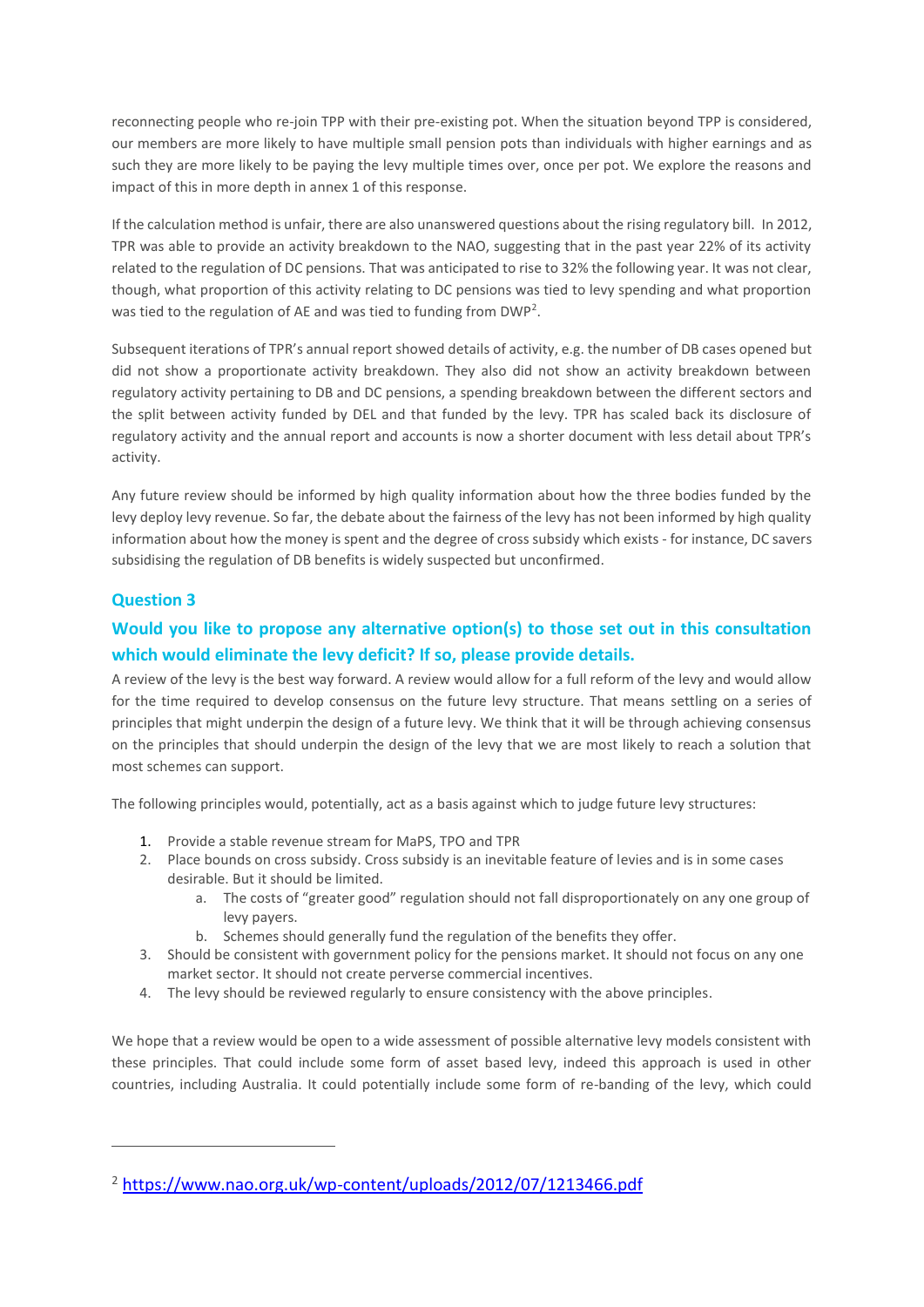include the removal of small pots from the calculation. It could also be possible to try and hypothecate the levy such that the costs of regulating DB and DC are separated and paid for separately.

We have no preferred solution at this time and are keen to explore any solution consistent with the principles we have outlined above. Our comments here are intended to spur a discussion and indicate a desire for the broadest reasonable approach to reforming the levy.

### **Question 4**

**Do you agree/disagree that we should increase the fixed levy contribution for small schemes with 2 to 11 members? Please give your reasons.**

No response.

### **Question 5**

### **What is the impact to your scheme of raising the levy? How will your scheme respond to a levy increase? (For example: would it be absorbed by scheme, passed on to members, or employers?)**

Table 1 shows our anticipated levy increase both with and without the 10 per cent increase in the levy rate included within option one.

*Table 1: Impact of General Levy on TPP under different levy options and with no policy change* 

|                     | 2019/20 | 2020/21 | 2021/22 | 2022/23 | 2023/24 | 2024/25 | 2025/26 | 2026/27 | 2027/28 | 2028/29 |
|---------------------|---------|---------|---------|---------|---------|---------|---------|---------|---------|---------|
| <b>Current Levy</b> | £2.5    | £2.9    | £3.2    | £3.4    | £3.7    | £3.9    | E4.1    | £4.2    | £4.4    | £4.6    |
| Option 1            | £2.5    | £3.1    |         |         |         |         |         |         |         |         |
| Option 2            | £2.5    | £4.1    | £7.2    | £11.9   |         |         |         |         |         |         |
| Option 3            | £2.5    | £3.6    | £4.6    | £5.7    | £6.8    | £8.0    | £9.2    | £10.4   | £11.7   | £13.0   |
| Option 4            | £2.5    | £2.9    | £4.2    | £5.3    | £6.6    | £8.0    | £9.4    | £10.8   | £12.3   | £13.9   |

Note: for options 1 and 2, it is not known what the levy rates or structure will be for later years in the table.

From the table in paragraph 52, it seems that DWP anticipate raising an additional £1.3m in the 2020/21 levy from occupational DC schemes. Based on our calculations, we would expect roughly 20 per cent of this £1.3m to come from TPP, or, about 5.5% of the additional £4.6m that you anticipate raising from the levy overall.

Overall, TPP paid about 4 per cent of the total levy in 2018/19. Given that DWP anticipates little or no rise in the levy over the forecast period without policy action, we anticipate that proportion rising to just under 7 per cent in 2020/21 without a 10 per cent increase in the levy rate and c. 6.5% with the 10 per cent increase in place. Absent policy action we anticipate our levy payment growing over time such that TPP would account for an increasing proportion of the overall levy over time.

We are a trust based non-profit scheme. Ultimately all expenses incurred by the scheme come from members. There are no shareholders who might enjoy a reduced dividend as a result of increased levy costs.

### **Question 6**

### **If you were to consider passing on costs to employers to absorb the levy increase, what is the size composition of employers using your scheme? (For example: are they mainly small, with less than 50 employees or larger employers?)**

This policy option should not be explored further, at least not in relation to employers using DC schemes to fulfil their automatic enrolment duties. Government, TPR and the pensions sector have asked a lot of employers since 2012. Compliance with automatic enrolment regulations has been difficult and financially burdensome for many.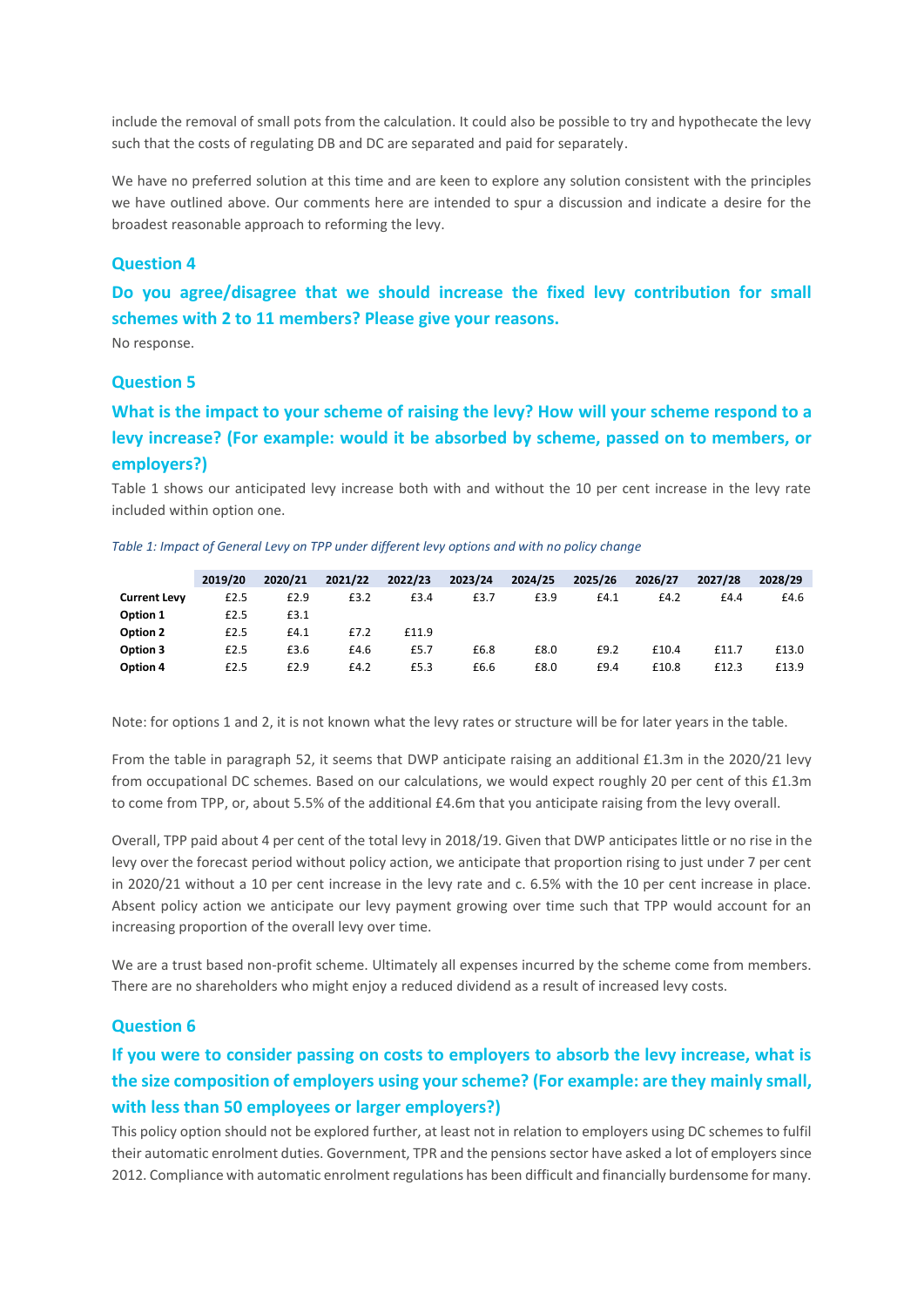At a time when Government is proposing to increase statutory minimum contributions by removing the lower qualifying earnings band, we think it would be unduly burdensome to apply the levy to employers.

The policy case for raising the levy on employers sponsoring DB schemes could well be different. We are not in a position to comment on what is appropriate for employers sponsoring DB schemes.

## **Annex 1: Dormant and small dormant pots**

The chart below is taken from the DWP publication "Automatic transfers: consolidating pension savings". It shows the proliferation of small pots within the Department's PENSIM 2 model under a variety of policy scenarios including no policy action.

As can be seen, the model forecast c. 15m dormant small pots at the present time, rising to 50m dormant small pots at the end of the model run. Given that the level of churn in TPP' membership is roughly double the churn rate shown in the DWP's 2018 RTI analysis of churn in the population eligible for automatic enrolment, it is possible that both the 15m and 50m figures are underestimates.

This suggests that a considerable but unknown proportion of the levy is being raised from dormant DC accounts. If we accept 15m as a low end estimate, notwithstanding our concerns about PENSIM 2's job churn variables, then the lowest level of income in the system at the moment that might be derived from dormant pots is 9.75m (based on the 65p rate for 500,000 plus schemes). Without structural change to the levy, this will rise to a minimum of 32.5m by about 2046.

*Figure 1: Growth of small pots estimates used to inform the automatic transfers project*